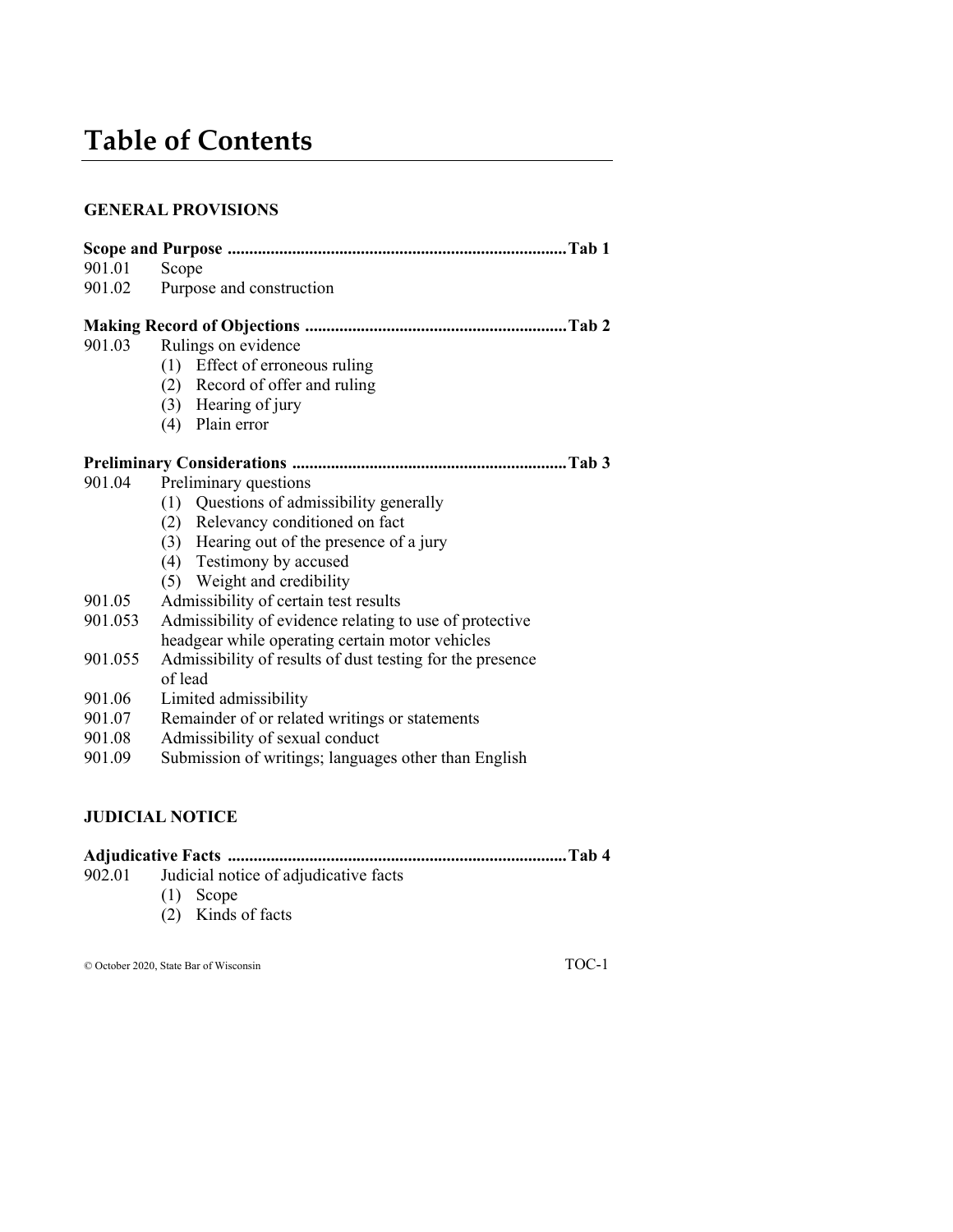- (3) When discretionary
- $(4)$  When mandatory
- (5) Opportunity to be heard
- (6) Time of taking notice
- (7) Instructing jury
- 902.02 Uniform judicial notice of foreign law act
	- (1) Courts take notice
	- (2) Information of the court
	- (3) Determined by court; ruling reviewable
	- (4) Evidence of foreign law
	- (5) Foreign country
	- (6) Interpretation
	- (7) Short title
- 902.03 County and municipal ordinances; administrative rules of state and federal agencies

#### **PRESUMPTIONS**

| 903.01 Presumptions in general        |  |
|---------------------------------------|--|
|                                       |  |
|                                       |  |
| 903.03 Presumptions in criminal cases |  |
| $(1)$ $S20000$                        |  |

- (1) Scope
- (2) Submission to jury
- (3) Instructing the jury

#### **RELEVANCY**

**General .................................................................................................. Tab 7**  904.01 Definition of "relevant evidence" 904.02 Relevant evidence generally admissible; irrelevant evidence inadmissible

#### **When Excludable for Prejudice .......................................................... Tab 8**

904.03 Exclusion of relevant evidence on grounds of prejudice, confusion, or waste of time

TOC-2 © October 2020, State Bar of Wisconsin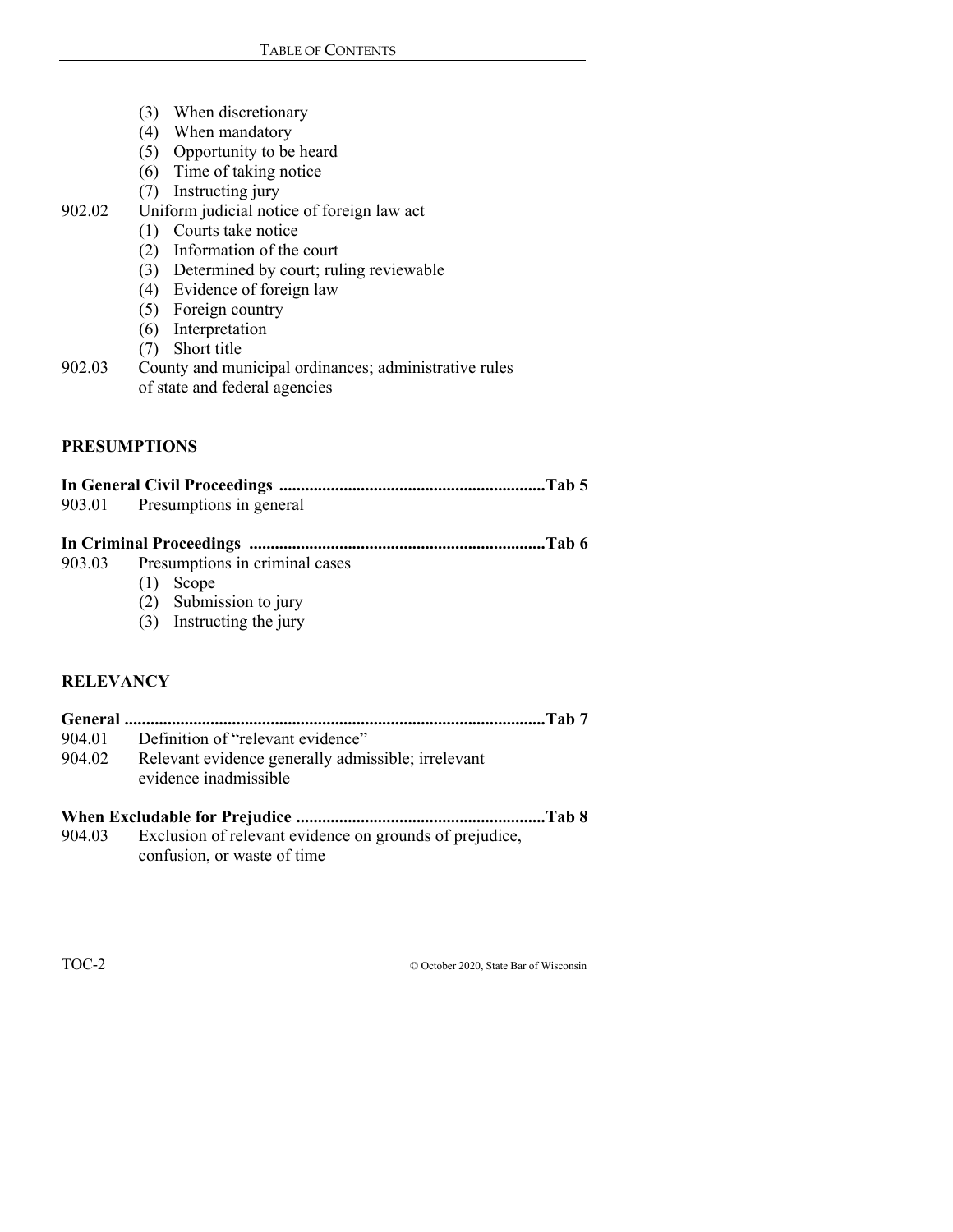|         | Tab 9                                                       |
|---------|-------------------------------------------------------------|
| 904.04  | Character evidence not admissible to prove conduct;         |
|         | exceptions; other crimes                                    |
|         | (1) Character evidence generally                            |
|         | (2) Other crimes, wrongs, or acts                           |
| 904.05  | Methods of proving character                                |
|         | (1) Reputation or opinion                                   |
|         | Specific instances of conduct<br>(2)                        |
| 904.06  | Habit; routine practice                                     |
|         | Admissibility<br>(1)                                        |
|         | (2) Method of proof                                         |
|         |                                                             |
| 904.07  | Subsequent remedial measures                                |
| 904.08  | Compromise and offers to compromise                         |
| 904.085 | Communications in mediation                                 |
|         | $(1)$ Purpose                                               |
|         | (2) Definitions                                             |
|         | (3) Inadmissibility                                         |
|         | (4) Exceptions                                              |
| 904.09  | Payment of medical and similar expenses                     |
| 904.10  | Offer to plead guilty; no contest; withdrawn plea of guilty |
| 904.11  | Liability insurance                                         |
|         | <b>Statements by Injured Person;</b>                        |
|         | <b>Information Concerning Crime Victims;</b>                |
|         | <b>Inadmissibility of Statement by Health</b>               |
|         | <b>Care Provider of Apology or Condolence;</b>              |
|         | <b>Communication in Farmer Assistance Programs;</b>         |
|         | and Health Care Reports<br>Tab 11                           |
| 904.12  | Statement of injured; admissibility; copies                 |
| 904.13  | Information concerning crime victims                        |
| 904.14  | Inadmissibility of statement by health care provider of     |
|         | apology or condolence                                       |
| 904.15  | Communication in farmer assistance programs                 |
| 904.16  | Health care reports                                         |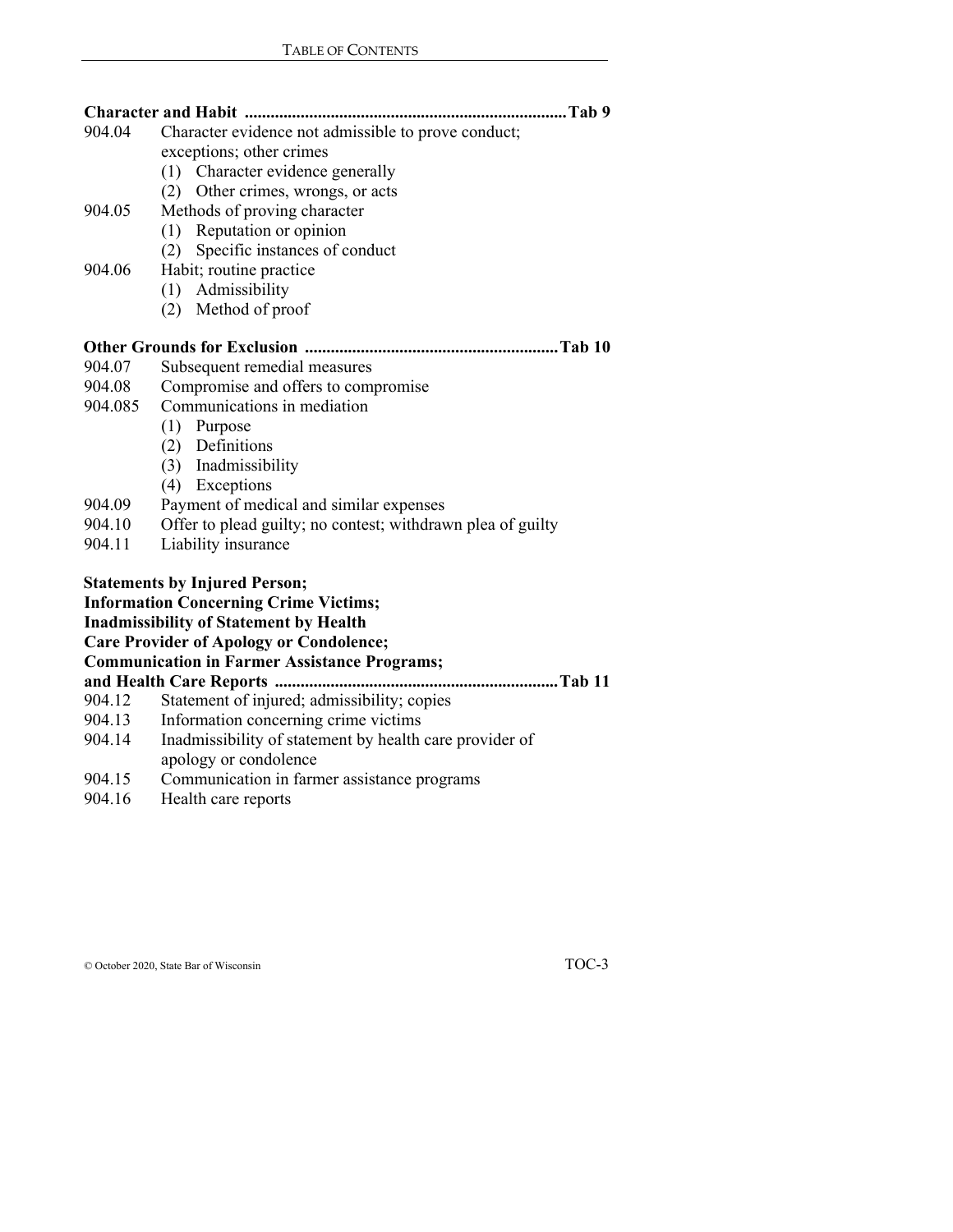## **PRIVILEGES**

|         | General Rule<br>Tab 12                                 |
|---------|--------------------------------------------------------|
| 905.01  | Privileges recognized only as provided                 |
| 905.015 | Interpreters for persons with language difficulties,   |
|         | limited English proficiency, or hearing or             |
|         | speaking impairments                                   |
| 905.02  | Required reports privileged by statute                 |
|         |                                                        |
| 905.03  | Lawyer-client privilege                                |
|         | (1) Definitions                                        |
|         | (2) General rule of privilege                          |
|         | (3) Who may claim the privilege                        |
|         | (4) Exceptions                                         |
|         | (5) Forfeiture of privilege                            |
|         | <b>Physician/Etc.—Patient Privilege and Domestic</b>   |
|         |                                                        |
| 905.04  | Physician-patient, registered nurse-patient,           |
|         | chiropractor-patient, psychologist-patient,            |
|         | social worker-patient, marriage and family             |
|         | therapist-patient, podiatrist-patient and professional |
|         | counselor-patient privilege                            |
|         | (1) Definitions                                        |
|         | (2) General rule of privilege                          |
|         | (3) Who may claim the privilege                        |
|         | (4) Exceptions                                         |
| 905.045 | Domestic violence or sexual assault                    |
|         | advocate-victim privilege                              |
|         | (1) Definitions                                        |
|         | (2) General rule of privilege                          |
|         | (3) Who may claim the privilege                        |
|         | (4) Exceptions                                         |
|         | (5) Relationship to s. 905.04                          |
|         | Husband-Wife and Domestic Partner Privilege Tab 15     |
| 905.05  | Husband-wife and domestic partner privilege            |
|         | (1) General rule of privilege                          |
|         | (2) Who may claim the privilege                        |
|         | (3) Exceptions                                         |

TOC-4 © October 2020, State Bar of Wisconsin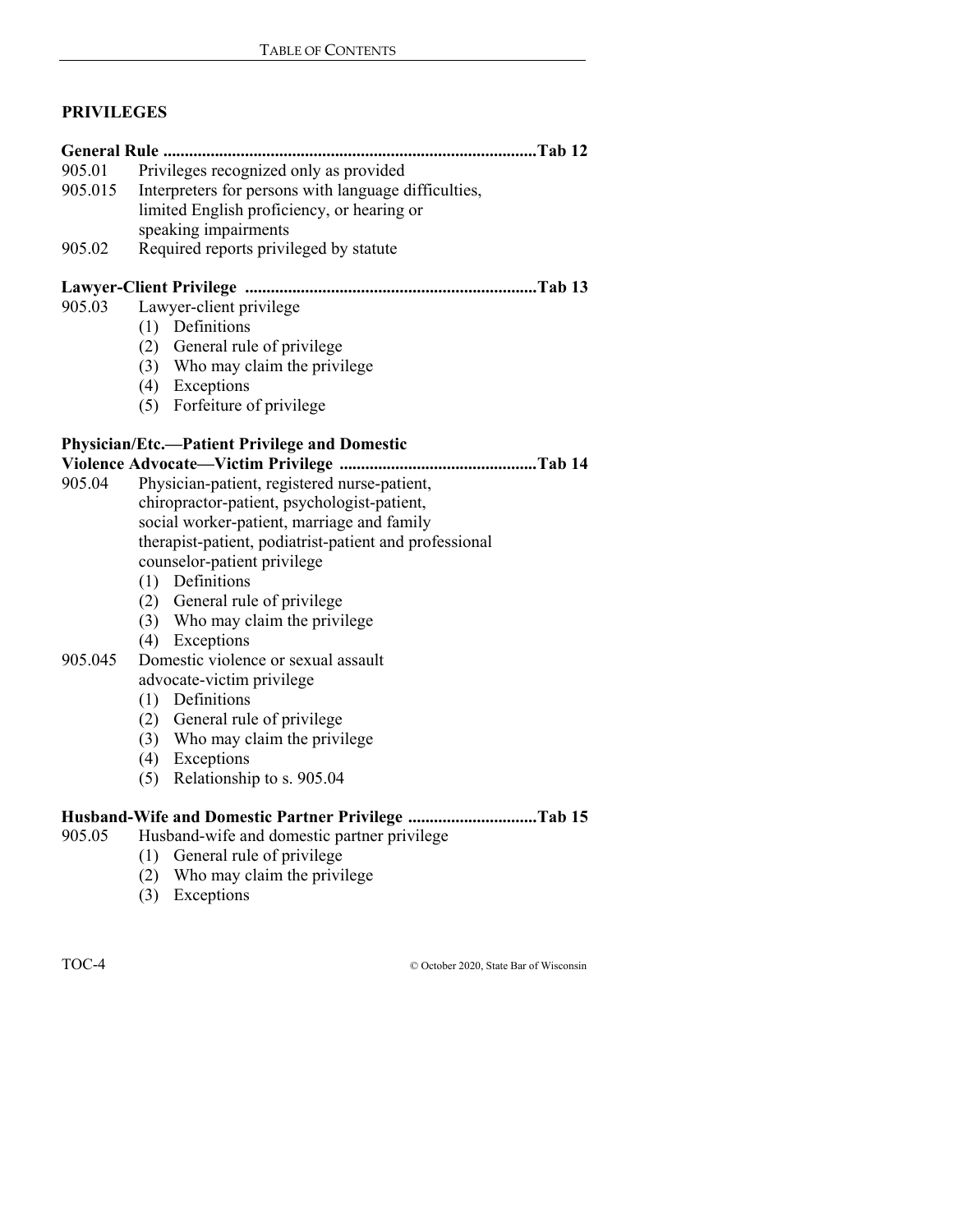| 905.06  | Communications to members of the clergy            |
|---------|----------------------------------------------------|
|         | Definitions<br>(1)                                 |
|         | (2) General rule of privilege                      |
|         | (3) Who may claim the privilege                    |
|         | (4)<br>Exceptions                                  |
|         |                                                    |
| 905.065 | Honesty testing devices                            |
|         | (1) Definition                                     |
|         | (2) General rule of the privilege                  |
|         | (3) Who may claim privilege                        |
|         | (4) Exception                                      |
| 905.07  | Political vote                                     |
| 905.08  | Trade secrets                                      |
| 905.09  | Law enforcement records                            |
| 905.10  | Identity of informer                               |
|         | (1) Rule of privilege                              |
|         | (2) Who may claim                                  |
|         | (3) Exceptions                                     |
| 905.11  | Waiver of privilege by voluntary disclosure        |
| 905.12  | Privileged matter disclosed under compulsion or    |
|         | without opportunity to claim privilege             |
| 905.13  | Comment upon or inference from claim               |
|         | of privilege; instruction                          |
|         | (1) Comment or inference not permitted             |
|         | (2) Claiming privilege without knowledge of jury   |
|         | Jury instruction<br>(3)                            |
|         | Application; self-incrimination<br>(4)             |
| 905.14  | Privilege in crime victim compensation proceedings |
| 905.15  | Privilege in use of federal tax return information |
|         |                                                    |

905.16 Communications to veteran mentors

# **WITNESSES**

|        | Tab 18                         |
|--------|--------------------------------|
| 906.01 | General rule of competency     |
| 906.02 | Lack of personal knowledge     |
| 906.03 | Oath or affirmation            |
| 906.04 | Interpreters                   |
| 906.05 | Competency of judge as witness |
|        |                                |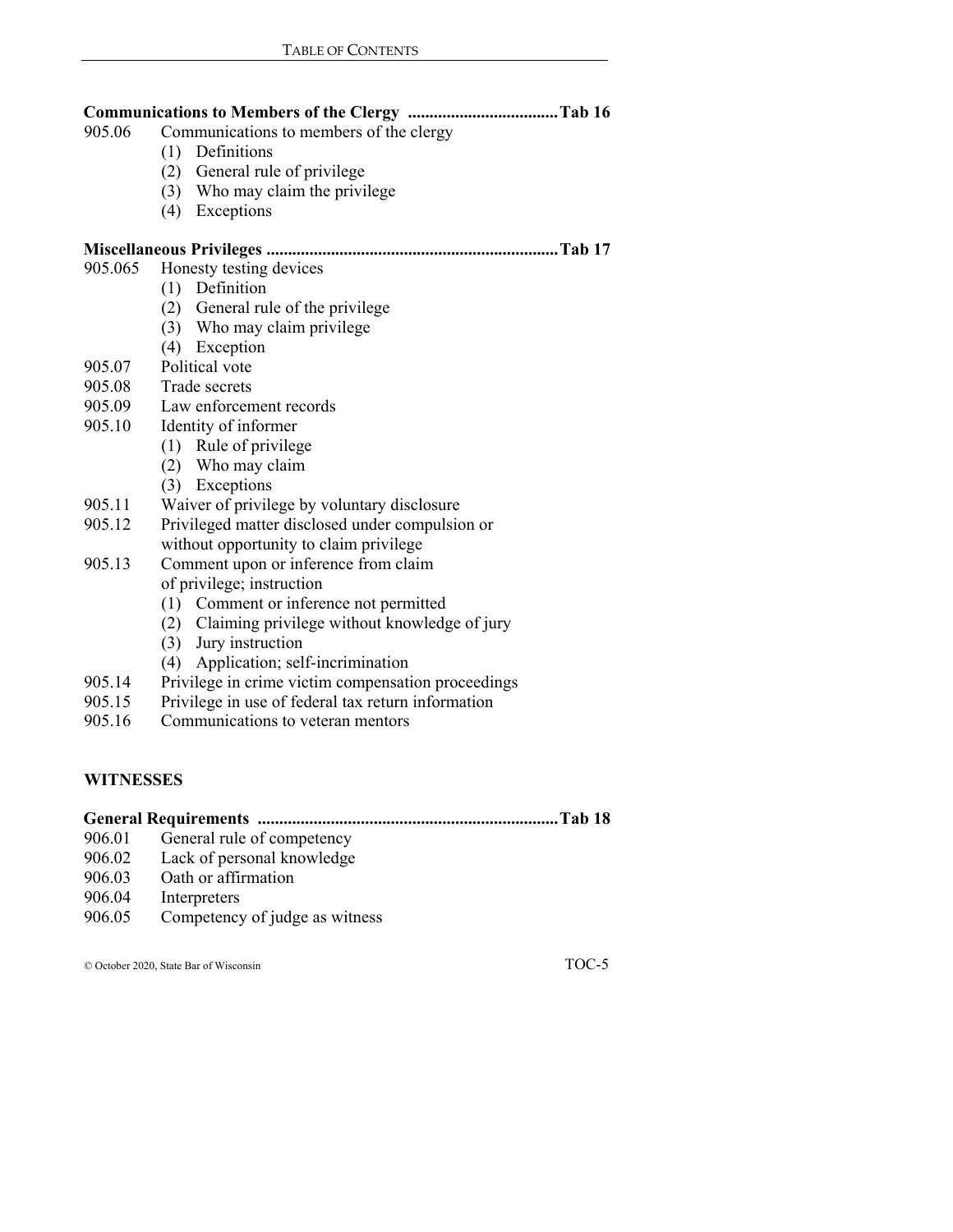| 906.06 | Competency of juror as witness                        |
|--------|-------------------------------------------------------|
|        | $(1)$ At the trial                                    |
|        | Inquiry into validity of verdict or indictment<br>(2) |
|        |                                                       |
| 906.07 | Who may impeach                                       |
| 906.08 | Evidence of character and conduct of witness          |
|        | (1) Opinion and reputation evidence of character      |
|        | (2) Specific instances of conduct                     |
|        | (3) Testimony by accused or other witnesses           |
| 906.09 | Impeachment by evidence of conviction                 |
|        | of crime or adjudication of delinquency               |
|        | General rule<br>(1)                                   |
|        | (2) Exclusion                                         |
|        | (3) Admissibility of conviction or adjudication       |
|        | (5) Pendency of appeal                                |
| 906.10 | Religious beliefs or opinions                         |
|        |                                                       |
| 906.11 | Mode and order of interrogation and presentation      |
|        | (1) Control by judge                                  |
|        | (2) Scope of cross-examination                        |
|        | (3) Leading questions                                 |
|        |                                                       |
| 906.12 | Writing used to refresh memory                        |
| 906.13 | Prior statements of witnesses                         |
|        | (1) Examining witness concerning prior statement      |
|        | (2) Extrinsic evidence of prior inconsistent          |
|        | statement of a witness                                |
|        | Court Control over Witnesses; Bias of Witness Tab 22  |
| 906.14 | Calling and interrogation of witnesses by judge       |
|        | $(1)$ $C_2$ lling by index                            |

- (1) Calling by judge
- (2) Interrogation by judge
- (3) Objections
- 906.15 Exclusion of witnesses
- 906.16 Bias of witness

TOC-6 © October 2020, State Bar of Wisconsin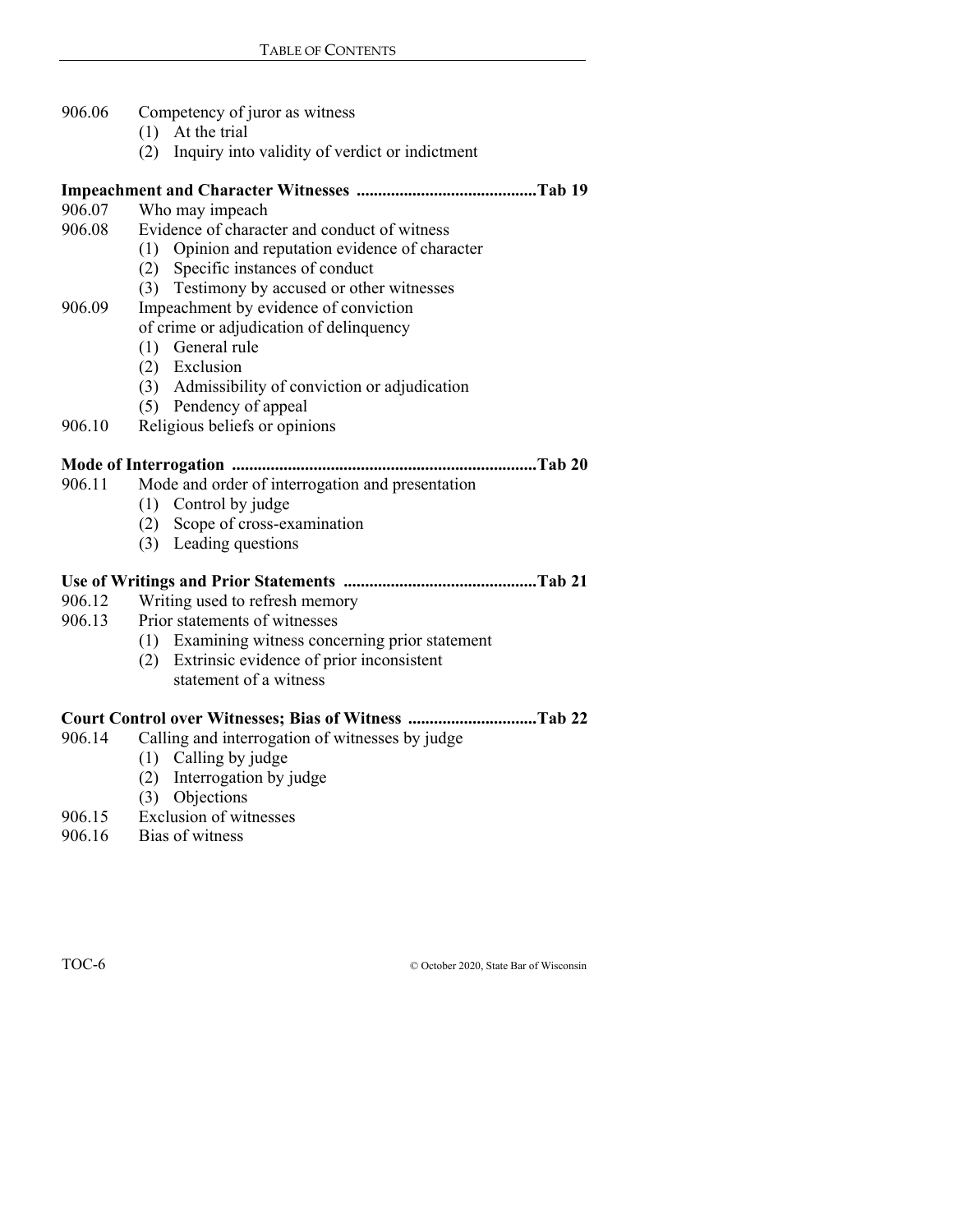#### **OPINIONS AND EXPERT TESTIMONY**

| 907.01            | Opinion testimony by lay witnesses                    |
|-------------------|-------------------------------------------------------|
|                   |                                                       |
|                   | <b>Tab 24</b>                                         |
| 907.02            | Testimony by experts                                  |
| 907.03            | Bases of opinion testimony by experts                 |
| 907.04            | Opinion on ultimate issue                             |
| 907.05            | Disclosure of facts or data underlying expert opinion |
| 907.06            | Court appointed experts                               |
|                   | Appointment<br>(1)                                    |
|                   | Compensation<br>(2)                                   |
|                   | (3) Disclosure of appointment                         |
|                   | Parties' experts of own selection<br>(4)              |
|                   | Appointment in criminal cases<br>(5)                  |
| 907.07            | Reading of report by expert                           |
|                   |                                                       |
|                   |                                                       |
| <b>IID ADO AV</b> |                                                       |

#### **HEARSAY**

|        | . Tab 25                                                            |
|--------|---------------------------------------------------------------------|
| 908.01 | Definitions                                                         |
|        | (1)<br>Statement                                                    |
|        | (2) Declarant                                                       |
|        | (3) Hearsay                                                         |
|        | (4) Statements which are not hearsay                                |
| 908.02 | Hearsay rule                                                        |
|        | Hearsay Exceptions—Declarant Availability Immaterial Tab 26         |
| 908.03 | Hearsay exceptions; availability of declarant                       |
|        | immaterial                                                          |
|        | (1) Present sense impression                                        |
|        | (2) Excited utterance                                               |
|        | (3) Then existing mental, emotional, or physical<br>condition       |
|        | Statements for purposes of medical diagnosis<br>(4)<br>or treatment |
|        | (5) Recorded recollection                                           |
|        | (6) Records of regularly conducted activity                         |
|        | (6m) Patient health care records                                    |
|        |                                                                     |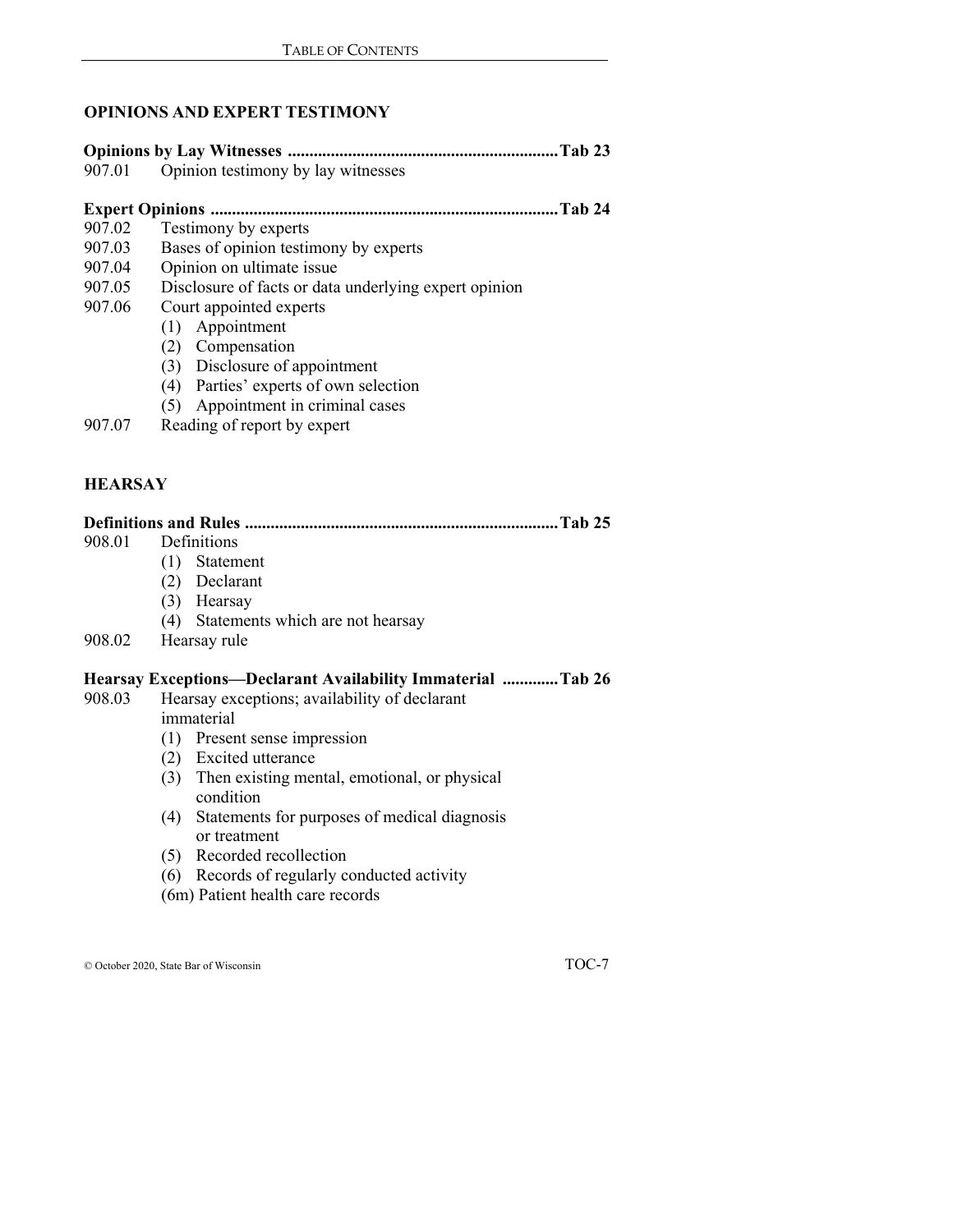- (7) Absence of entry in records of regularly conducted activity
- (8) Public records and reports
- (9) Records of vital statistics
- (10) Absence of public record or entry
- (11) Records of religious organizations
- (12) Marriage, baptismal, and similar certificates
- (13) Family records
- (14) Records of documents affecting an interest in property
- (15) Statements in documents affecting an interest in property
- (16) Statements in ancient documents
- (17) Market reports, commercial publications
- (18) Learned treatises
- (19) Reputation concerning personal or family history
- (20) Reputation concerning boundaries or general history
- (21) Reputation as to character
- (22) Judgment of previous conviction
- (23) Judgment as to personal, family or general history, or boundaries
- (24) Other exceptions

#### **Hearsay Exceptions—Declarant Unavailable ................................. Tab 27**

- 908.04 Hearsay exceptions; declarant unavailable; definition of unavailability
- 908.045 Hearsay exceptions; declarant unavailable
	- (1) Former testimony
	- (2) Statement of recent perception
	- (3) Statement under belief of impending death
	- (4) Statement against interest
	- (5) Statement of personal or family history of declarant
	- (5m) Statement of personal or family history of person other than the declarant
	- (6) Other exceptions

TOC-8 © October 2020, State Bar of Wisconsin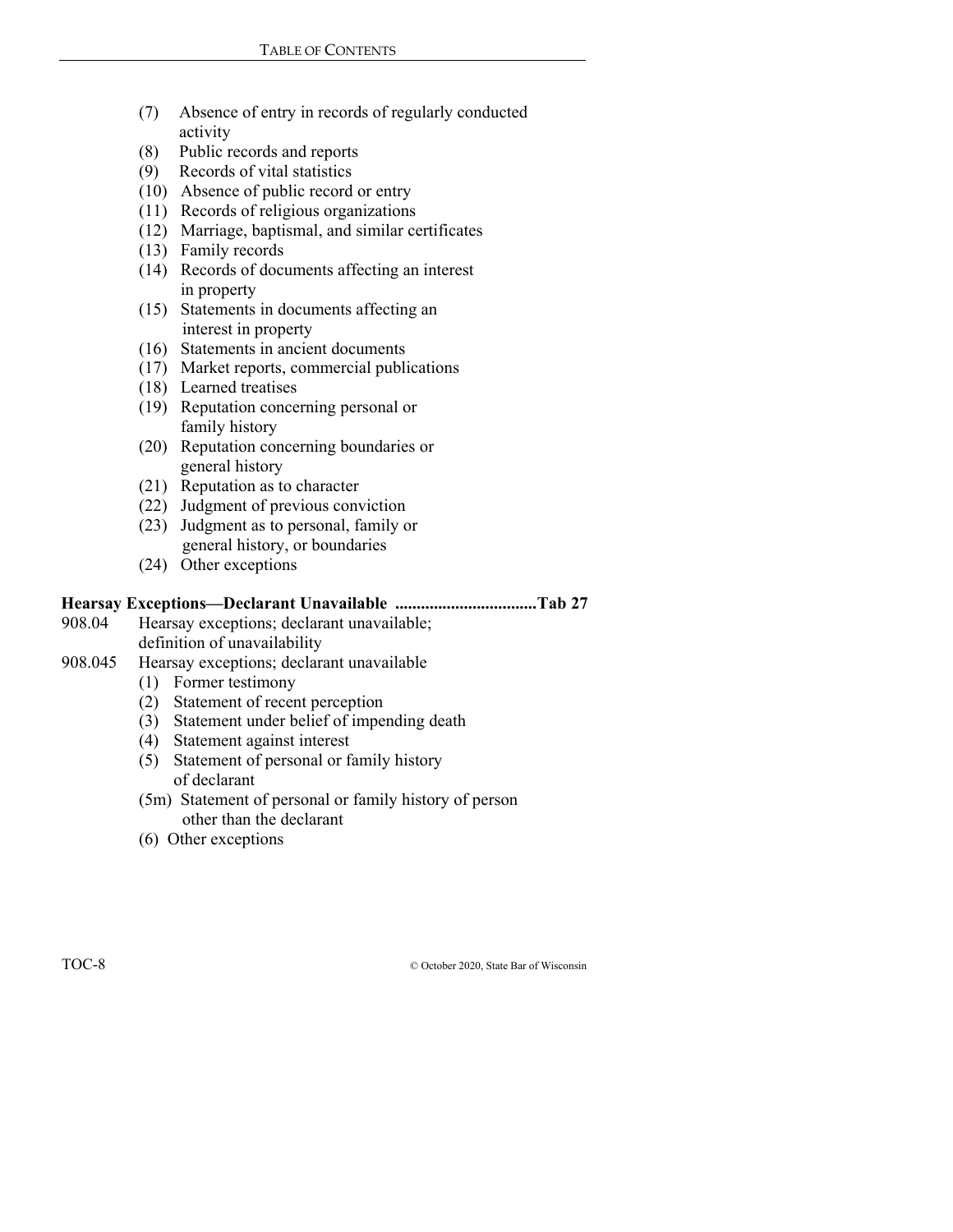| 908.05 Hearsay within hearsay                            |  |
|----------------------------------------------------------|--|
| 008.06 Attacking and supporting credibility of declarant |  |

- 908.06 Attacking and supporting credibility of declarant
- 908.07 *[repealed]*
- 908.08 Audiovisual recordings of statements of children

# **AUTHENTICATION AND IDENTIFICATION**

| 909.01  |     | General provision                                                  |
|---------|-----|--------------------------------------------------------------------|
| 909.015 |     | General provision; illustrations                                   |
|         | (1) | Testimony of witness with knowledge                                |
|         | (2) | Nonexpert opinion on handwriting                                   |
|         | (3) | Comparison by trier of fact or expert witness                      |
|         | (4) | Distinctive characteristics and the like                           |
|         | (5) | Voice identification                                               |
|         | (6) | Telephone conversations                                            |
|         | (7) | Public records or reports                                          |
|         | (8) | Ancient documents or data compilations                             |
|         | (9) | Process or system                                                  |
|         |     | (10) Methods provided by statute or rule                           |
| 909.02  |     | Self-authentication                                                |
|         | (1) | Public documents under seal                                        |
|         | (2) | Public documents not under the seal                                |
|         | (3) | Public documents of foreign countries                              |
|         | (4) | Certified copies of public records                                 |
|         | (5) | Official publications                                              |
|         | (6) | Newspapers and periodicals                                         |
|         | (7) | Trade inscriptions and the like                                    |
|         | (8) | Acknowledged and authenticated documents                           |
|         | (9) | Commercial paper and related documents                             |
|         |     | (10) Statutory rules                                               |
|         |     | (11) Patient health care records                                   |
|         |     | (12) Certified domestic records of regularly conducted<br>activity |
|         |     | (13) Certified foreign records of regularly conducted<br>activity  |
| 909.03  |     | Subscribing witness' testimony unnecessary                         |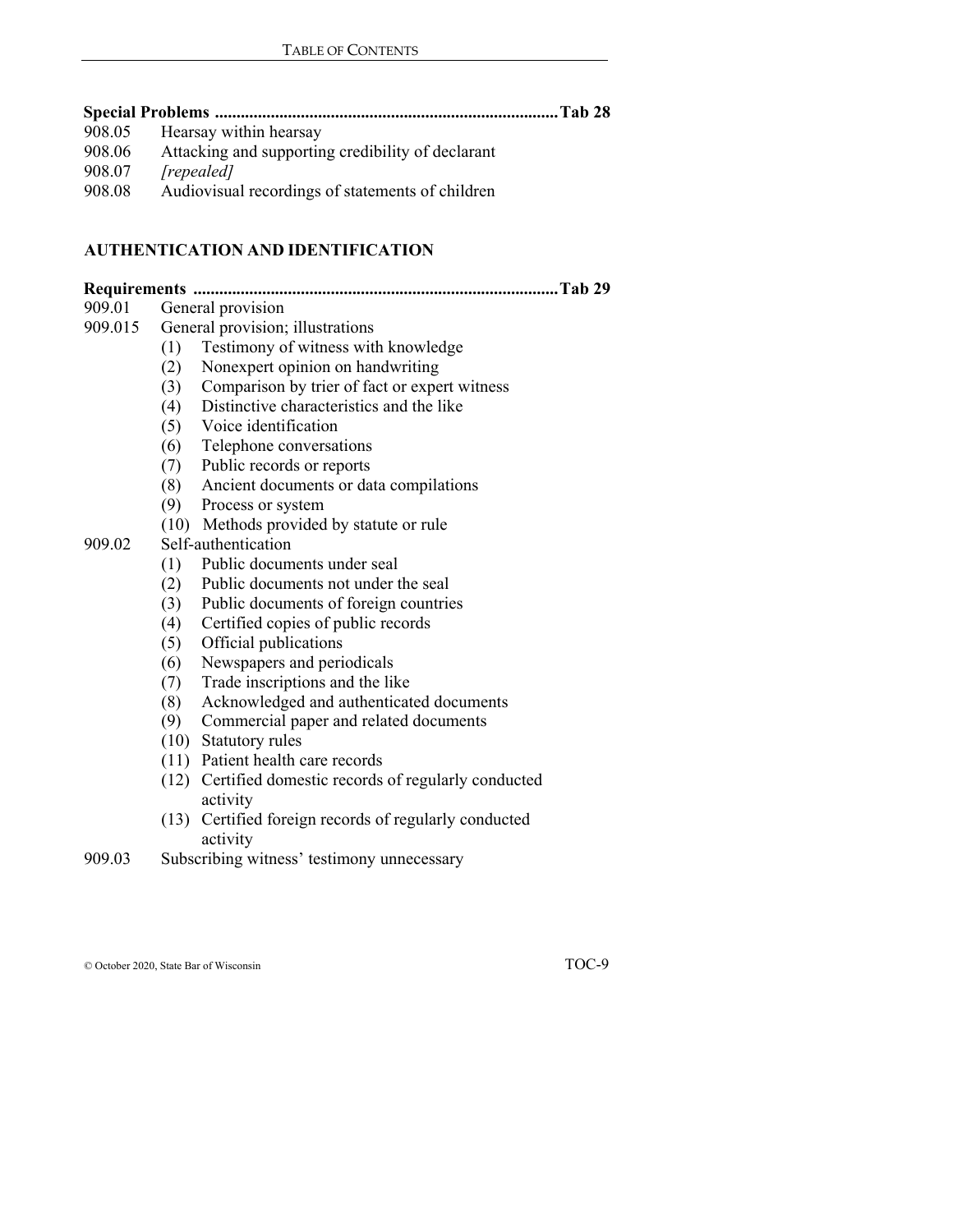## **CONTENTS OF WRITINGS, RECORDINGS, AND PHOTOGRAPHS**

| 910.01            | Definitions                                 |
|-------------------|---------------------------------------------|
|                   | (1) Writings and recordings                 |
|                   | (2) Photographs                             |
|                   | (3) Original                                |
|                   | (4) Duplicate                               |
|                   |                                             |
| 910.02            | Requirement of original                     |
| 910.03            | Admissibility of duplicates                 |
| 910.04            | Admissibility of other evidence of contents |
|                   | (1) Originals lost or destroyed             |
|                   | (2) Originals not obtainable                |
|                   | (3) Originals in possession of opponent     |
|                   | (4) Collateral matters                      |
|                   |                                             |
| 910.05            | Public records                              |
| 910.06            | Summaries                                   |
| 910.07            | Testimony or written admission of party     |
| 910.08            | Functions of judge and jury                 |
|                   |                                             |
| 911.01            | Applicability of rules of evidence          |
|                   | (1) Courts and court commissioners          |
|                   | (2) Proceedings generally                   |
|                   | (3) Privileges; oath                        |
|                   | (4) Rules of evidence inapplicable          |
|                   | (5) Restitution hearings                    |
| 911.02            | Title                                       |
|                   |                                             |
| <b>Appendix A</b> |                                             |
|                   |                                             |

## **Appendix B**

| _____ |  |
|-------|--|
|-------|--|

TOC-10 © October 2020, State Bar of Wisconsin